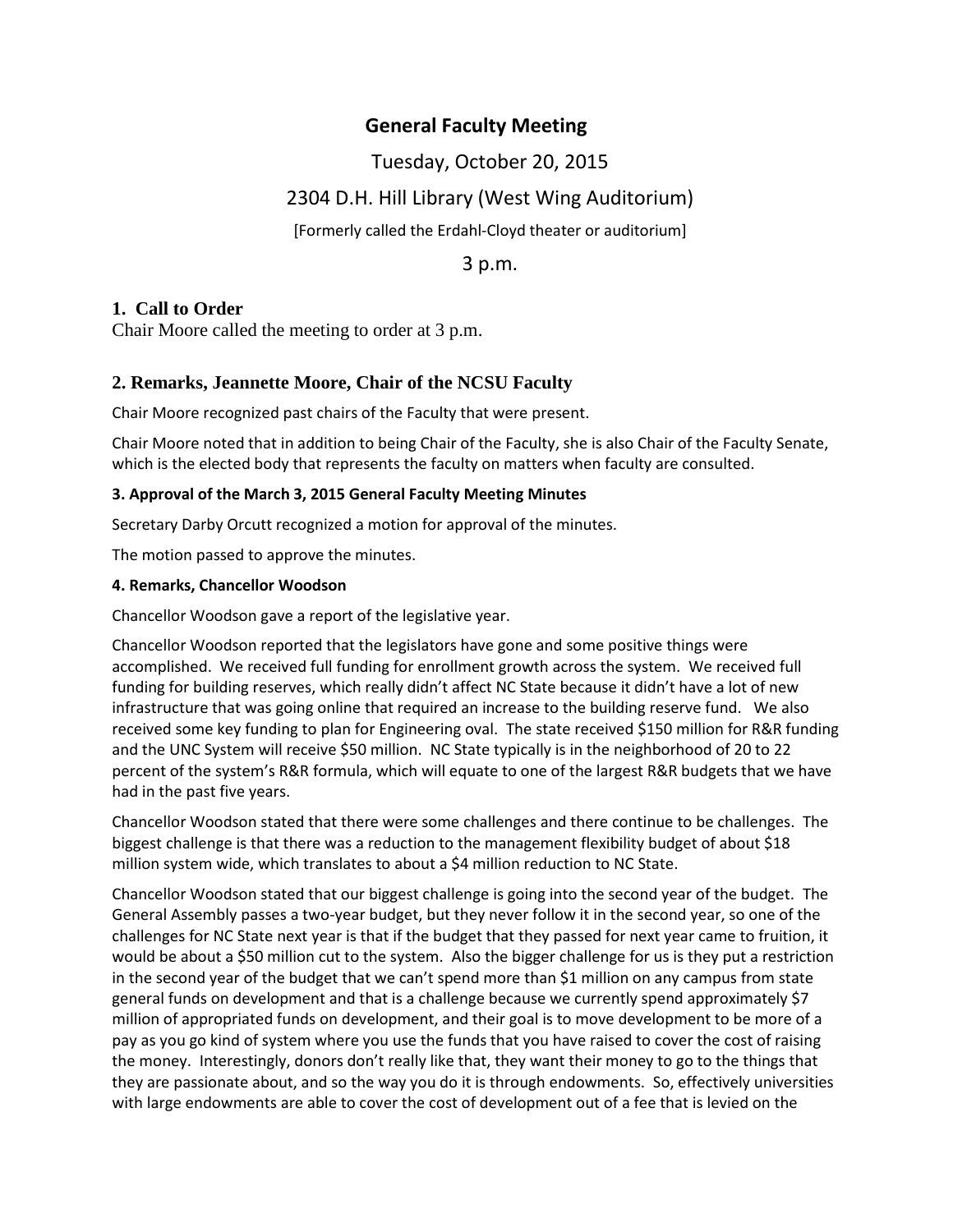proceeds of the endowment. We have almost one billion dollars in our endowment, which is a significant improvement over the last five years, but well below the level where development can be self-supporting. So, my hope is that we are able to push that back within the legislature, give us a runway that we can move toward. We have the biggest stake in this financially, but we also raise more money per dollar invested than any other university in the system. So, we can show efficiency, we can show good return on investment and we are hoping that that carries the day.

Chancellor Woodson stated that the Governor will be here tomorrow (Wednesday) to announce the signing of the bond package. The legislature passed for the first time since 2000 a bond package that will provide about one billion dollars to the UNC system for new projects. NC State was the only campus in the system to receive two projects in the bond package. He said one project is a critical building to get engineering largely relocated to Centennial Campus. That is in the blank space between Engineering I and the Hunt Library, which will accommodate Civil, Construction, Environmental Engineering, Industrial and Systems Engineering, and the Dean's office - leaving Nuclear Engineering holding down the fort on main campus.

Chancellor Woodson stated that the second really big project is a Plant Sciences building on Centennial Campus. This has long been on our list, but continued to struggle to get to the top of the list because of the struggles faced in completing the Engineering project. We were very fortunate this year to make the case to the General Assembly that these projects were both worthy of funding. He noted that the reason we were able to make the case is because we are raising one half of the money privately and frankly we are the only university in the system that is doing that.

Chancellor Woodson stated that when you look at the details of how this is reported out you might miss the Plant Sciences building because the legislature kind of hid it. They took it out of the UNC budget and put it in Agriculture's budget and there were a number of reasons for that, but at the end of the day it is clearly stated that it is the NC State Plant Sciences building on Centennial Campus. So, together with both of those we will have a bond package of about \$160 million for NC State. The vote for the bond will take place in March during the primary elections. It is one of the first times that we have had a bond package that wasn't just higher education, because it has a number of other features in it.

Chancellor Woodson stated that there was a number of things that Kevin Howell deserves credit for fighting off this year. One example was a misguided bill that would have dictated teaching loads on campuses and in particular, made it clear that faculty that have less than a full teaching load as defined by the legislature could only be paid proportionate to their teaching load. He said that didn't go anywhere; it never got a hearing in the Senate or the House, and he's confident that it won't in the future.

Chancellor Woodson reported that there is another program that you need to be aware of that we are hoping to persuade the legislature to think differently about and it is called the NC-GAP Program. It has good intentions, but unintended consequences. It states that when a student graduates from high school in North Carolina and applies to one of the UNC system campuses, meets the minimum admission standards, but is denied admission and they go to a community college and receive an Associate's Degree within three years, they can reapply and have to be admitted to the campus that denied them the begin with. This could have a huge impact on NC State and Carolina. It would be very difficult for a campus like NC State to manage enrollment when there are no minimum requirements other than getting the Associate's Degree. It has a lot of disruptive potential.

Chancellor Woodson announced that for some time, they have been working on trying to develop a strategy for tuition scholarships for dependents of full time employees at NC State. He noted that our competitors are able to do this and they are able to do it by essentially waiving tuition. In our case we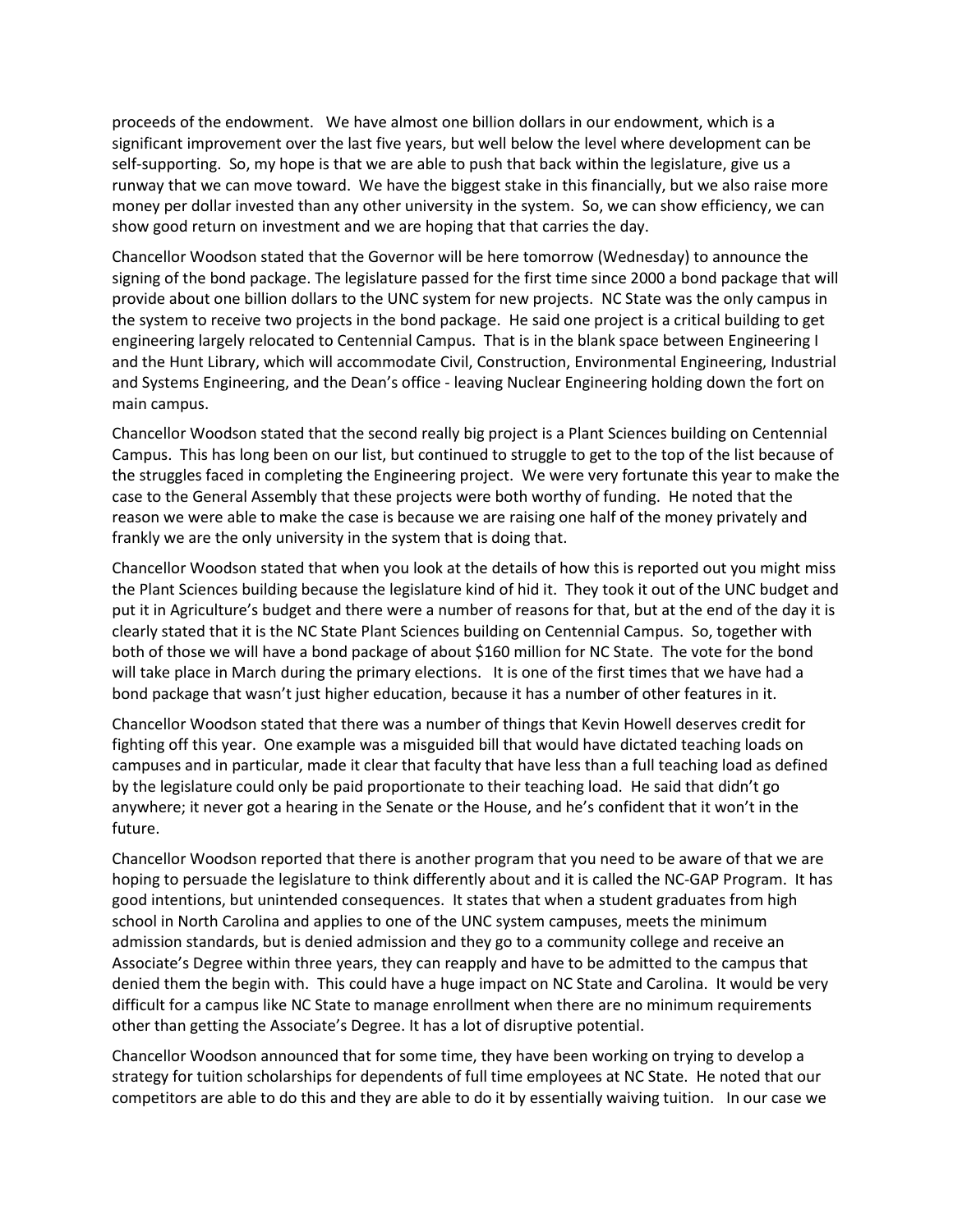are not able to use any general fund source to support that scholarship, so we have to do it privately. We figured out a strategy with private resources to launch this, so starting this fall any dependent of a full time employee that has been here three years will receive a \$2,000 a year tuition scholarship, starting next fall. If you happen to have kids at NC State now or have employees that work with you at NC State, they will benefit as well. Students that transfer to NC State and get admitted will receive the benefit for only two years, not four. So it's a four year scholarship for first time, full-time freshmen and two years for transfer students. We are going to launch our public phase of the campaign next year. We are currently in the nucleus phases now, but my hope is that this is one of the many things that our faculty and staff will choose to contribute to.

### **5. Remarks, Provost Arden**

Provost Arden reported that with respect to how this budget will affect us this academic year, the management flexibility reduction which the Chancellor mentioned is about \$4 million for NC State, which is roughly about \$3.1 million on the main academic budget (16030) and the remainder on the agriculture budget codes. We are going to absorb all of the academic budget code cuts centrally, so they will not be passed to the units. The agriculture budget code is a little bit interesting. The College of Agriculture and Life Sciences, and the College of Natural Resources a little bit, have the agriculture budget code. We aren't holding any significant amount of that code at all, that is all out in the units and so historically we have not buffered those budget codes using academic money. This time around we are going to buffer that cut by about one half for those units. They have had some pretty significant cuts over a number of years plus they are still addressing reallocation resources to address the Kannapolis situation which was put into the budget a year or so ago, so we will absorb all of the academic budget code cut centrally and about one half of the agriculture budget code cut centrally.

Provost Arden stated that with respect to salary increases the legislature have put in for everyone (EPA and SPA) to receive a \$750 one-time bonus that will be in the December paycheck. We still have to find the non-state budgeted portion, since many individuals only have a portion of their salaries on the state budget, so we have to find that difference, which is about \$3 million across the university. That difference will come from whatever is the appropriate budget source that funds that portion of the salary.

Provost Arden stated that the good news is that we are going to have a merit program, which will be an EPA program for faculty and non-faculty EPA and the bad news is that the state is not funding it, so we are going to have to fund that by our own internal reallocation of resources. We did this last year where the state gave us 1.2 percent and we had to add 1.8 percent. It is difficult because when we have to pass this on to the units, departments have very little in the way of flexible funding and very little in the way of operating funds, so this often comes out of vacant faculty lines and graduate student support, which unfortunately drives us in the opposite direction that we want to go. Just as a rough estimate, each 1% of pay raise for EPA will cost about \$4.1 million and that is about \$3.1 million on state funds and the balance on non-state funds. We are going to do a 2% program. We will fund the state portion of 1 % centrally and pass the other 1% on to the units. The part that doesn't come from the state has to be picked up as usual from the appropriate funding sources to match the state funds. The deans have been asked to look carefully at their central budgets to see how much they can pick up centrally at the college level. Overall this is not a bad budget. This is my seventh budget and this is about the best that we have seen in those seven years.

Provost Arden stated that they are going to have to develop a strategy on an annual basis for continuing to do a merit program whether they are funded or not. He said there is only so long we can go without appropriate merit programs and there is only so far we can get behind our peers before we really have to address this as it becomes a significant problem. We are already spending a significant amount of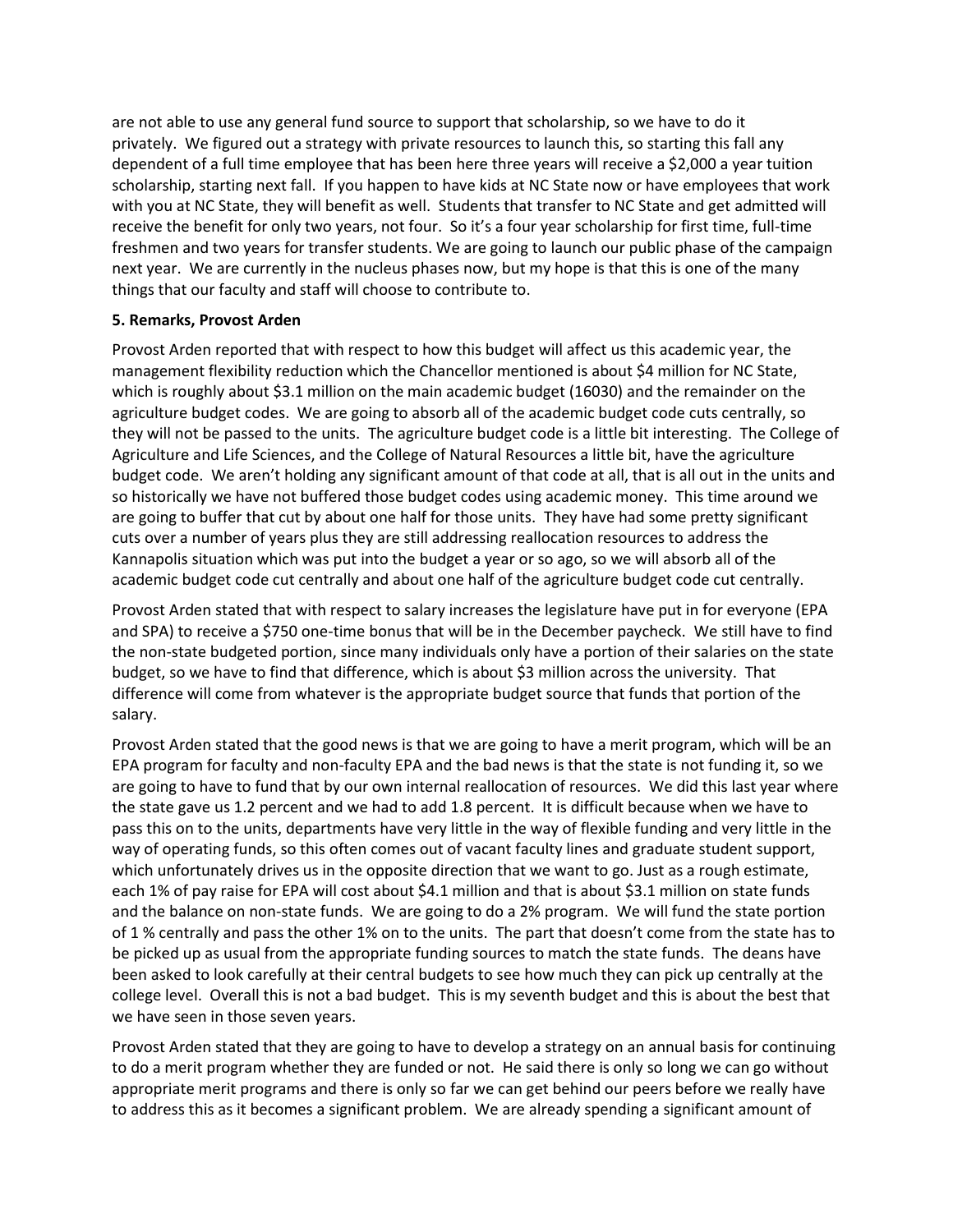money on retentions every year, and for recruitments we know that we have to recruit at the market, which causes severe equity and compression problems within departments. So, we are going to have to find the money on an ongoing basis to do this. On state funds, that would be approximately \$3 million per percent of EPA raises. This is one of the fiscal challenges that the Chancellor and I will be talking about repeatedly is how we budget for this. We don't want to give up on the legislature funding merit raises but I think it would not be wise for us to sit around and wait, so we need to be proactive about it. We need to constantly be thinking about how we can have a competitive salary structure within the university.

## **6. Signing of the Faculty Ombuds Charter, Roy Baroff**

Chair Moore stated that the university now has a faculty ombuds, Roy Baroff, and it has been many years in the making. She acknowledged Past Chair Hans Kellner for heading up the process. He noted that it has been 41 years in the making.

Roy Baroff stated that he is honored to serve in the role of faculty ombuds at NC State. The charter represents the principles, standards, and practices of the office, a document that an ad hoc committee created that they think will serve the university well going forward. The charter will explain that the Ombuds Office is here to be a resource for faculty and for the university as a whole. It is designed to be confidential, impartial, independent, and informal.

Baroff invited the Chancellor, Provost, and Chair of the Faculty to come forward for a signing ceremony, where each of them signed the document.

The charter will be posted on the Faculty Senate website.

## **7. Presentation and Discussion, Chancellor Woodson and Provost Arden**

### **"The Future of Our University in a Rapidly Changing Environment"**

*Chancellor Woodson just completed a term as Chair of the Association of Public and Land Grant Universities and therefore has a national perspective on the issues surrounding public higher education.*

## *Remarks from Chancellor Woodson*

Chancellor Woodson began by stating that public education is going through one of the most challenging times fiscally, politically, any way you look at it. He attended the airing of the documentary on some of the great early leaders in the state. He came away from it reminded that throughout our history as a state we have had at the right time, very progressive leadership that caused us to think differently than many of our surrounding states. He was also reminded that there were challenges then as well, political challenges, etc., the speaker ban law that the legislature passed In the early sixties was one challenge, the result of elections after that became a challenge, so we are not uniquely challenged, but it is a difficult time.

Chancellor Woodson stated that since the great recession, 2009, we have lost about \$163 million at NC State in recurring budget cuts. We have made some of that up with tuition, but we should have gotten those to grow the university, not to deal with cuts. As the Provost said, one thing that is very clear is that we do have to think differently going forward. We can't sit back and wait on the state to solve all of our problems because they have other problems. So it presents a new kind of paradigm for the way we have to manage the university. At the national level this is a national trend. In fact, appropriations to public universities have gone down in almost forty of fifty states during this time. Some of the states that haven't are places like North Dakota. North Dakota started drilling for oil. North Dakota, Alaska, Wyoming, a number of states that have small population, high natural resource revenue in taxes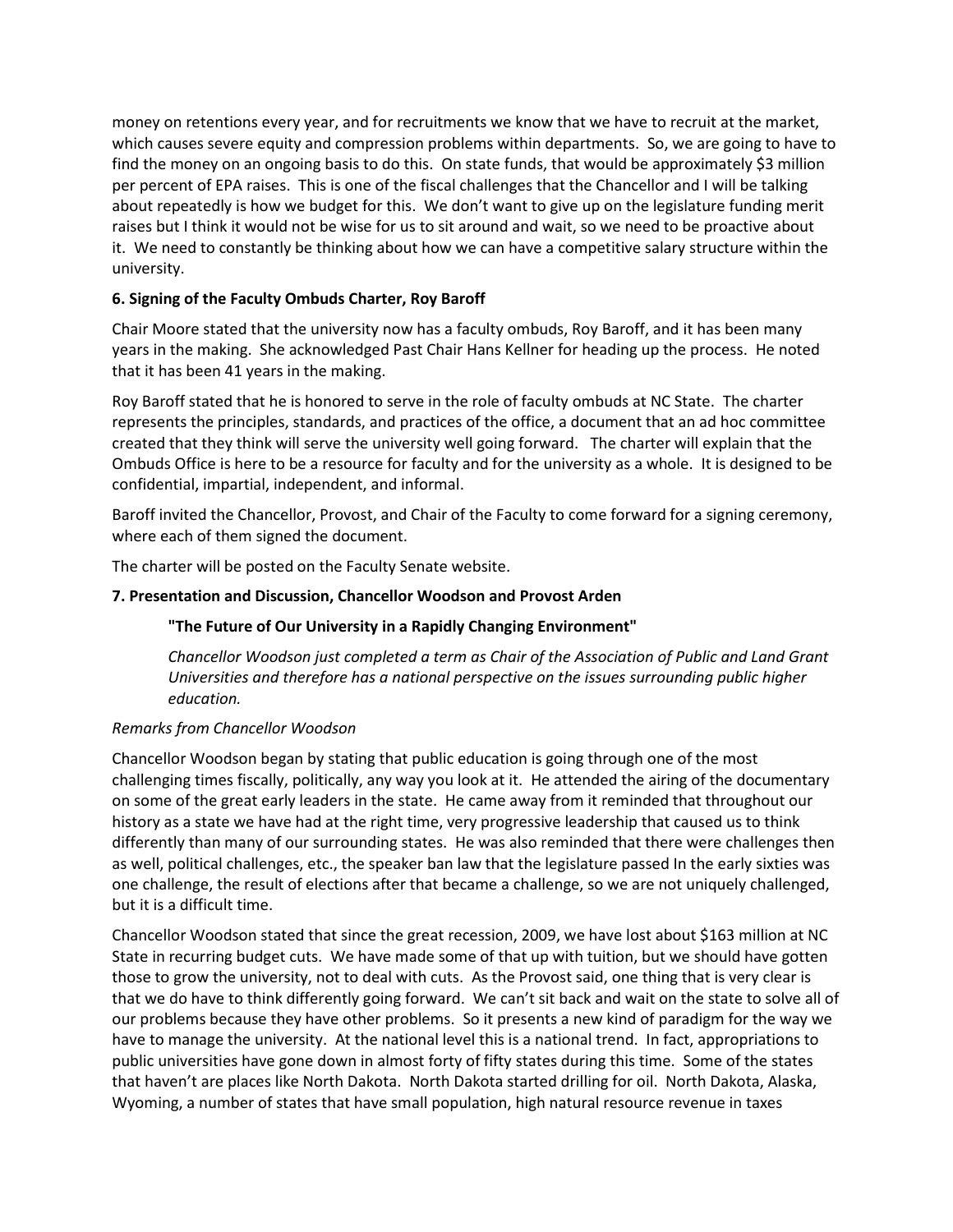associated with that, but most of public higher education has lost appropriated dollars. And, if you look at a national survey that APLU conducted, most have made up for those lost revenues by increased tuition and the challenge that presents the national issue we all face in public higher education. NC-GAP is an example of that.

Chancellor Woodson stated that the two things that all state legislatures are worried about is access and affordability. They talk a lot about the looming debt crisis for students. That is not a crisis at NC State. We have one of the lowest debt loads among our peers, because we are still affordable, but it is a national story. Some of the things lost in the national story is the large amount of debt held by students at the bachelor's level. If you just look at bachelor's degrees, a lot of the debt is held by students that never graduate. In fact, a lot of it is held by students that get duped into attending for-profit universities, and those universities derive more than 90% of their revenue from the federal government through tuition, but who is paying the tuition? Pell Grants and loans. So, one of the unwritten stories about the debt crisis in higher education is it's really an education crisis. It's really a completion crisis, so that's why there is so much focus on degree completion. One of the reasons the Provost and I and many others worked hard to restructure our enrollment plan was we were going in the wrong direction in graduation. We were admitting too many students that we couldn't handle in their first year of school here and retention rates were going down and graduation rates were going down and we are held accountable for those at the Board of Governors with allocation of resources. Part of our strategic plan is structuring the university in a way to admit qualified students that can be successful and also that don't overwhelm the system in terms of our ability to meet their educational needs with a limited budget.

Chancellor Woodson stated that the real driver right now in public higher education is affordability. There is a lot of pressure to keep tuition low. He said they (Provost and Chancellor) are put in a situation where they are trying to manage the university where the levers that you would normally use to try to deal with budgetary challenges are not available, so it's a challenge. A lot of the trends for NC State are very positive. The demand for our product, our education for students have never been greater. The success of our students graduating is very positive. The view of this university across the state is very positive, so a lot of great things, but just know that some of those financial levers that you use to manage in these kinds of environments are not available to us. That could change. We have lived under the 12 cell matrix. The enrollment funding formula has favored NC State because of the dominance of doctoral level education students' enrollment instilled in disciplines. That is about to change for us and we are going to have to figure this out. There is a limit to how much we can grow. Obviously growing the doctoral program is very expensive. So, how big can that program be? How big can the master's program be? So we are going to have to manage enrollment carefully to ensure that we can continue to move this place forward financially, but also academically.

### *Remarks from Provost Arden*

Provost Arden commented on how to move the university forward during challenging times.

Provost Arden stated that with respect to resources and the changes in resource allocation to higher education from state governments over a period of time, he thinks that folks sometime have a little bit of a misconception that it is because all legislators hate us. He reported that over the last five or six years which accounts for a very significant proportion of the cut, the cuts overall nationally from state governments to research higher education institutions have been about 25 percent, so that is the result of a couple of big picture items. One is due to the shrinking tax revenues over that period of time, the pie got smaller. The pie started to grow again a little bit in most states including this state and this is where the legislative will about priorities begins to come in, so the pie is starting to recover. So, how are we going to cut it up now? That is where perceptions of the value of higher education start to play a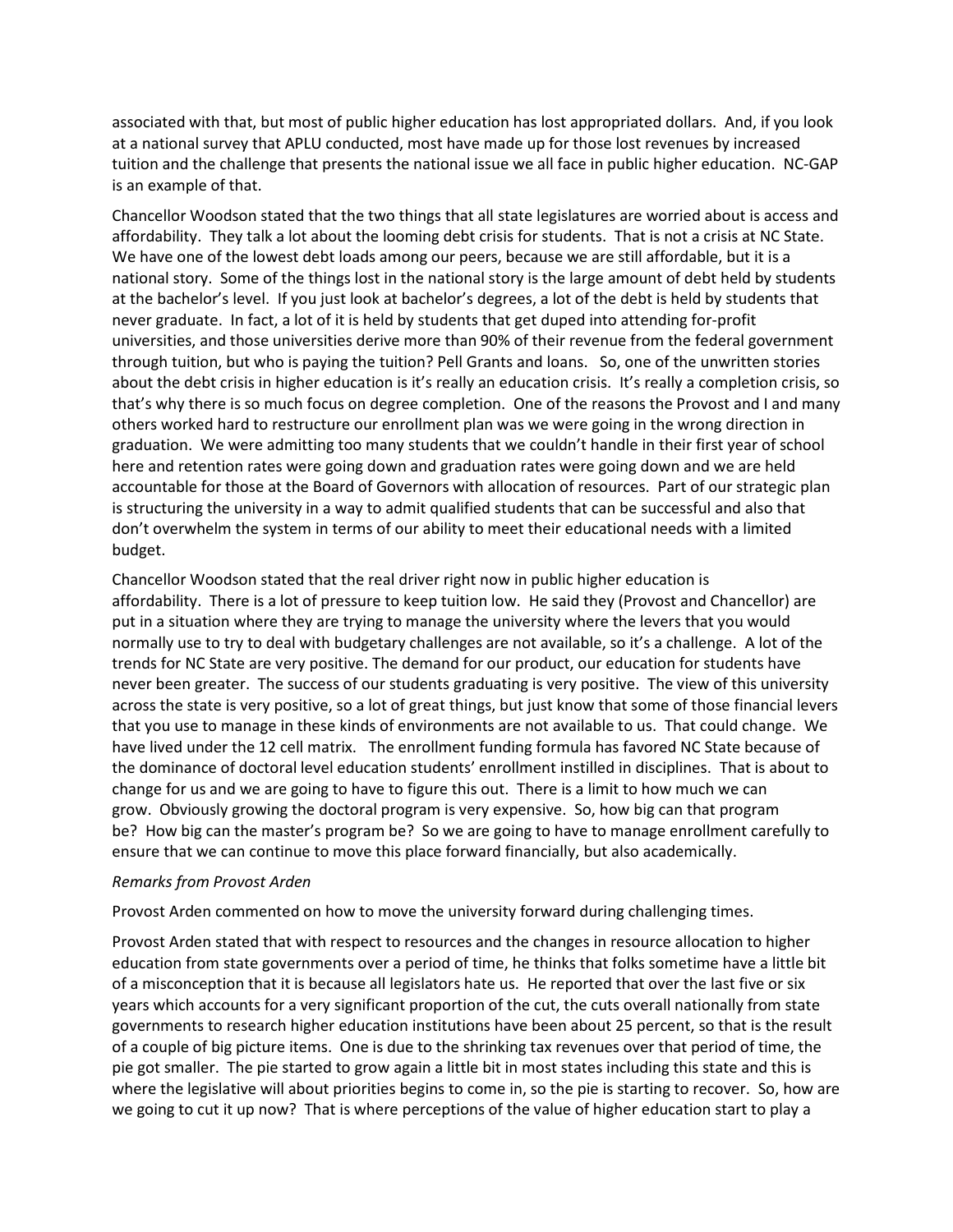role, but there are a couple of other hard facts as well, which is that we compete with several other major sectors for general fund expenditures. If you look nationally at public state funding, the general funds of state government, the number one expenditure from the general fund is K-12. The number two used to be higher education but it is now Medicaid, so we compete with Medicaid. So higher education is now number three, and number four is corrections.

Provost Arden stated, to illustrate this a little, from 1990 to 2014, if we look at higher education spending as a percentage of state budget general fund spending, it went from 14.6% to 9.4%. If we look at Medicaid spending over that same period of time, it went from 9.5% to 19.1%, so essentially in that period of time we have switched positions significantly with Medicaid. Medicaid used to be 9.5% and we were 14.6 and now we are 9.4 and Medicaid is 19.1% on average of state general fund spending.

**Corrections—if** we look at the growth in state funding, from the period 1986 to 2013 higher education experienced an increase of 5.6% in real dollars of state funding. During this period of time there was a huge increase in the number of student FTEs that were in higher education. It went from six or seven million up to around 12 million, so the amount of money per student FTE has gone down but the absolute dollar has gone up 5.6 percent. The amount of spending on corrections during that period of time has increased 141 percent.

Provost Arden stated that the national level of corrections was number 4 after higher education, but in eleven states that has actually reversed, corrections is now more than higher education spending in those eleven states. The reality is the U.S. imprisons more people as a percent of their population than any other country on the face of the earth. We have more people imprisoned than all of India and China combined with a combined population of 2.5 million people.

Provost Arden stated that we have made certain decisions as a society about the way we are going to operate and what it is that we value and over time those things begin to compete as they play out, so Medicaid is a somewhat runaway expense and we as a country spend vast amounts of money on health care, more than any other country on the face of the earth per capita, but our healthcare outcomes are not in the top twenty of developed nations. The amount of funding per year that we are spending on corrections are up around seventy or eighty billion dollars per year. Much of that is at the expense of higher education, so the reality is we have made a decision as a society to spend more money removing people from society than giving them the skills that they need to be successful in society. He said, "I'm saying that we make choices as a society that over time play out and have consequences. So, higher education, which was 25 years ago the second highest portion of general funds budgets has fallen to third and in some states fourth after Medicaid and corrections, so it's not simply that we have politicians out there who don't like higher education and don't value us, it is really competing priorities that the society has set inadvertently or otherwise. Those competing priorities are going to have to be reset over a long period of time."

Provost Arden stated that he wants to talk about the challenges that we face as an institution trying to deliver on our mission. He said, I want to go back historically and think about public universities and particularly public research and land grant universities in the mid to late 1800s. Some folks get confused about the land grant mission and think that it is about agriculture and engineering. The reality is what land grant was about, is giving the sons and daughters of everyday people the skills that they needed to be successful in their time. It was about creating new knowledge and new capabilities to help improve our communities and society in a very practical way. Now that, fundamentally hasn't changed, so if you fast forward 150 years some of those priorities are still there and some have changed.

So, what were the big issues of the day in the mid to late 1800s? Number one, feeding ourselves. Literally producing enough food to feed the people in North Carolina. There have only been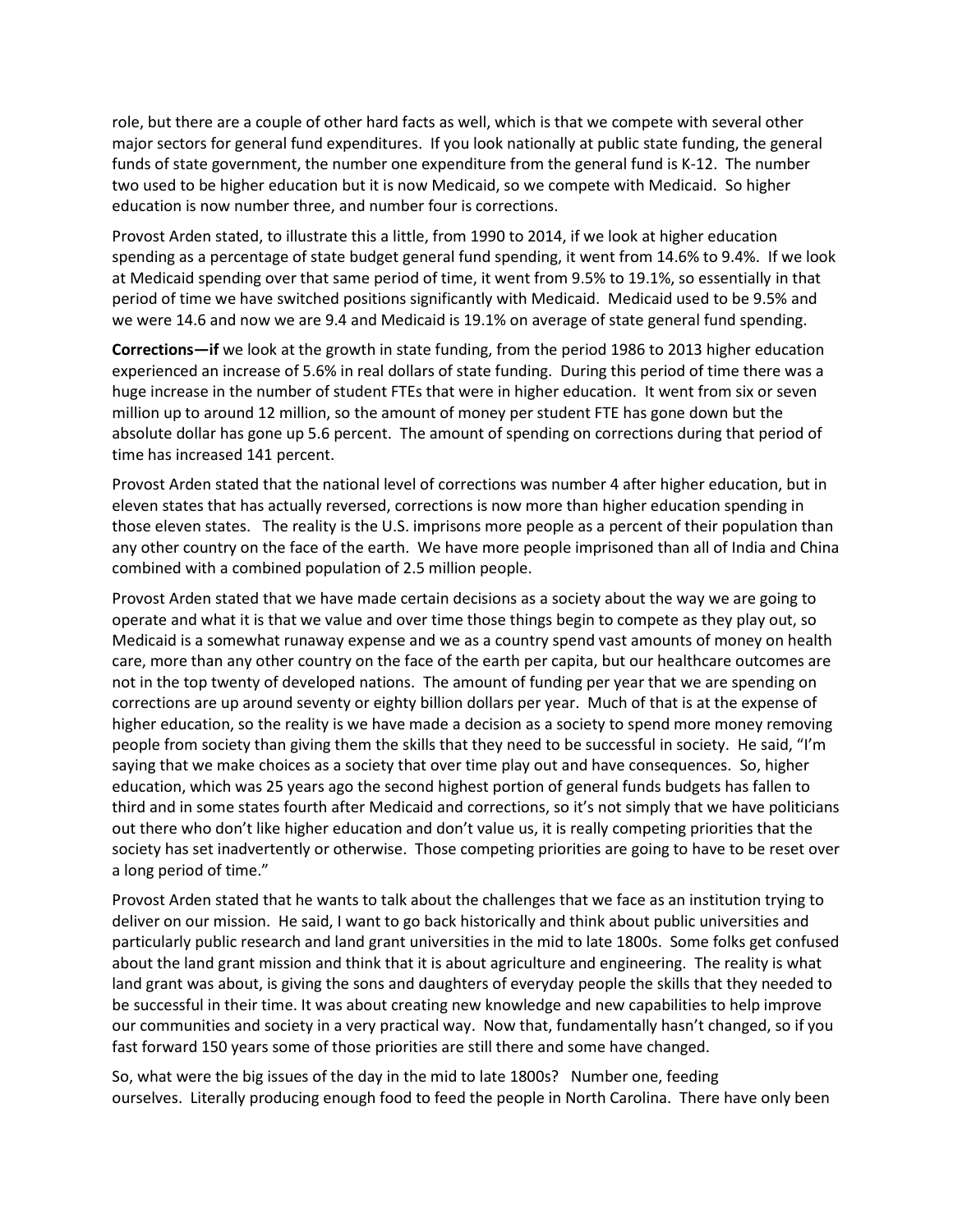a few generations where the society has actually had enough food to feed ourselves and for a significant portion of the population not to go hungry on a daily basis. The second priority is actually to catch up to Europe in the development of the industrial revolution. Those were the big issues of the day. Now if you fast forward 150 years food security is still a big issue, but it is not really domestic food. Literally, obesity is a national, international epidemic. It is still a big issue because we are going to have to move to feeding about nine billion people worldwide versus seven billion people and we are going to have to figure out how to do that, so it is really an issue more of international food security rather than domestic food security. The big issues have more to do with energy sustainability, environment, global climate change, health, so the issues have changed and the way we address those issues have to change, but the fact that as a public land grant university we still have a mandate to give people the tools that they need to be successful and to address the big issues of the day hasn't changed. So, the challenges for us now in this restricted financial environment and regulatory environment is to retool the system that we have had in place for 125 years, to deliver on those missions.

Provost Arden stated that instruction is one of our biggest missions. Students are just different today and they learn differently and they think differently and they work differently, mostly for the better. He said when he thinks about the single biggest change in higher education teaching or instruction in his thirty plus years, it is the fact that students acquire information differently. He went to college in a book and journal age. This is a class of students who have never known the life without the web. Many of them have never known life without the smartphone in their hand and they can access huge amounts of information instantly and often in a visual or graphically appealing way, so we have to figure out how to capture that technology and capture the way that they learn and think, if we are going to be effective in preparing a generation of leaders. It is not a small undertaking.

The demographics of our students are changing. The first-time, full time freshman is no longer in a majority. Now many more students are taking alternative pathways before they come to us and so we have to think about all of those pathways.

Provost Arden stated that once upon a time you graduated from college, got a job, and you stayed with that job for the next fifty years. Students don't do that anymore. They evolve and frequently change jobs and change jobs fairly significantly over a four, five, six year cycle throughout their careers, so he shudders when he hears the terms we have to educate or train folks for the jobs that are available today. No, we don't, we need to educate individuals for successful careers. Yes, we need to give them fundamental intellectual, and technology skills to get those first jobs. We need to give them skill sets to evolve through multiple jobs over their careers and that's a different way of thinking about and doing these things.

Provost Arden stated that the other big skill set that we have to impart to our students is how to work as team members. Corporations and government entities are looking for individuals who have the ability to work as part of an interdisciplinary team and we have to keep that in mind. The other big part of our mission is the discovery of new knowledge and information. When he looks at this there are a couple of things that jump out. Once again we need folks who will be a part of interdisciplinary research teams. We need to allow, encourage, and reward those individuals who wish to work across disciplines to bring disciplines together. The reality is that is where most of the funding is these days, interdisciplinary funding.

Provost Arden stated that we have to think about research infrastructure. We have to think about space and equipment. This university and most universities were developed on a model where once you became a faculty member you got your office and your lab and we still have that kind of structure in much of our architecture. If you go to a lot of universities that are really moving forward quickly, they have developed very significant developing spaces. Spaces where we can flexibly assign spaces. We can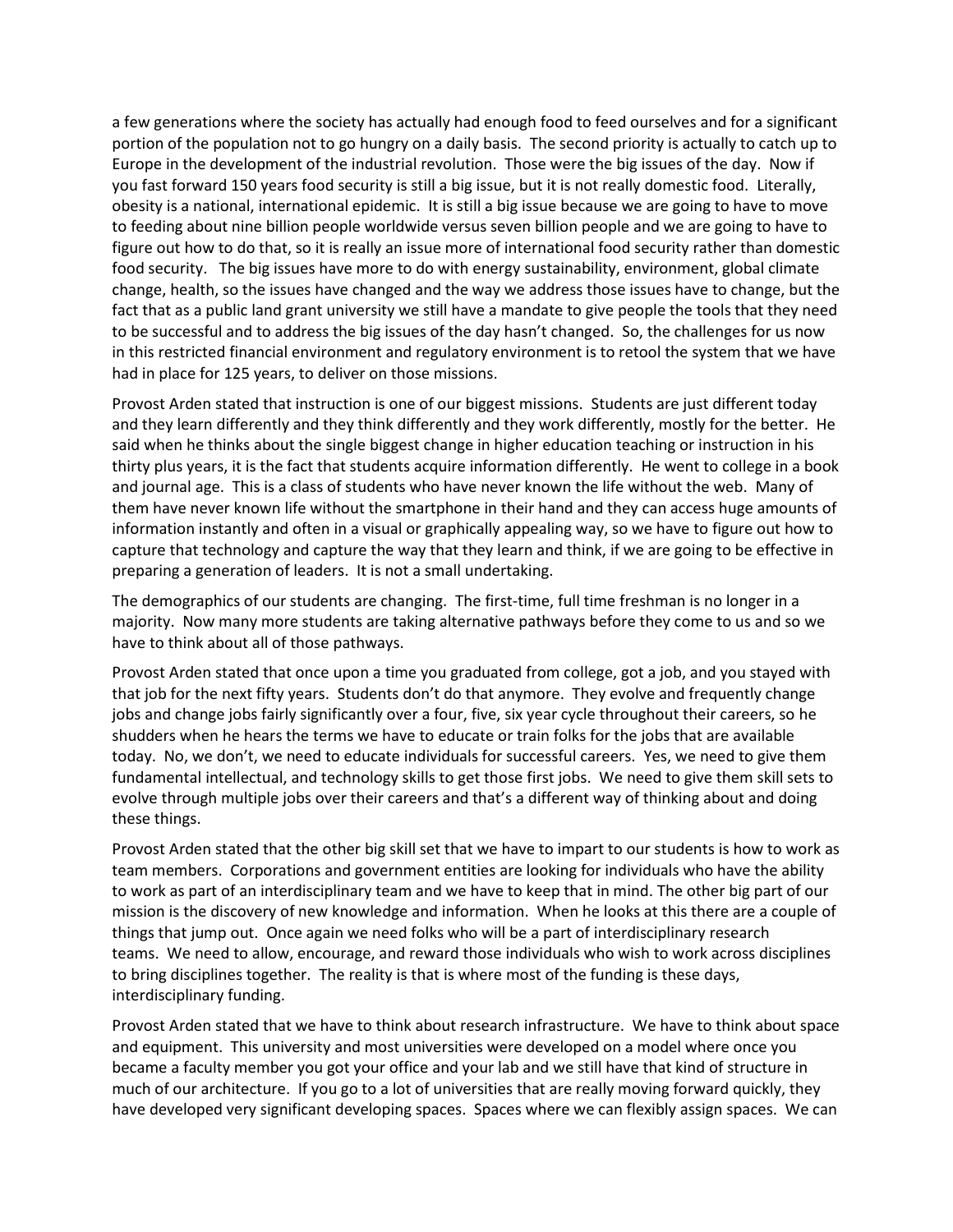bring groups of people together, spaces not specifically assigned to a college or a department and certainly not assigned forever to an individual. So, we have a lot of work to do. We have a lot of work to do bringing on new buildings, but also retrofitting the buildings that we already have. We have a lot of space that really needs to be brought up to standards and we need to identify resources to bring those up to standards.

Lastly, we have got to look at developing major core equipment and core resources across the university. The stakes are fairly high and one of the things that he is mostly pleased with is that over the last five or six years this university has moved forward significantly, both in its research ranking and research expenditures, US News and World Report rankings, student success variables and you the faculty have made that happen by pulling together and being willing to think differently and doing that during times of significant fiscal restraint.

Provost Arden said he knows this can be done and he knows that we can continue to look at our strategic plan, to look at our priorities, to look at our missions and make the tough decisions that we need to make. In this regulatory environment and most importantly in this environment of altered goals and objectives we can't afford to be business as usual.

#### *Questions and Comments*

*Dr. David Aspnes, Professor, College of Sciences – You have addressed a number of issues here, but one of the things faculty see is that the administration is constantly growing and as it continues to grow the faculty gets more regulations that take more and more of their time. Is there anything that can be done about that?* 

Provost Arden's response: The Chancellor and I try to monitor how much we are spending on administration versus the rest of the university and having worked at several universities, the proportion of our expenditures on administration and the amount of administrators are actually small. The irony is that the regulations that you are talking about, the cart is a little before the horse there. We don't hire the administration to make the regulations to make your life miserable. In fact, sometimes we have to hire the administrators because we are told by the federal government or the state government or General Administration that we need to do so to enforce a regulation that is in place. As the Chancellor mentioned, we are in an interesting regulatory environment. The proportion of what we do on a daily basis, which is either responding to the regulatory environment or the reporting environment, is huge.

Chancellor Woodson stated that he thinks one of the biggest challenges to be a faculty member now in a research intensive university is we don't have enough administration. He explained that he means people that can help you get the job done, such as technicians, business officers, and budget people. So much has been pushed down to the faculty because the administration is so lean. You see it differently than that, but the reality is a lot of the work that faculty do now is administration because we don't have the additional support to put around the faculty. We are looking at how we can make more investments in people that can help support you doing your job and that might mean we will have more administrators here. He said "I want to counter your argument a little in that I think we could actually use some more support for the faculty in the form of administration."

## *Faculty member: When you think about that kind of administration are you thinking about the centralized one?*

Provost responded that he is not. We have been down that pathway and there is a lot to be gained from some shared services. We also know that it is difficult and we know that we have to be careful not to lose local expertise applied in the local context. There are some things that we can centralize, but there are other functions that are best to be administered at the local level.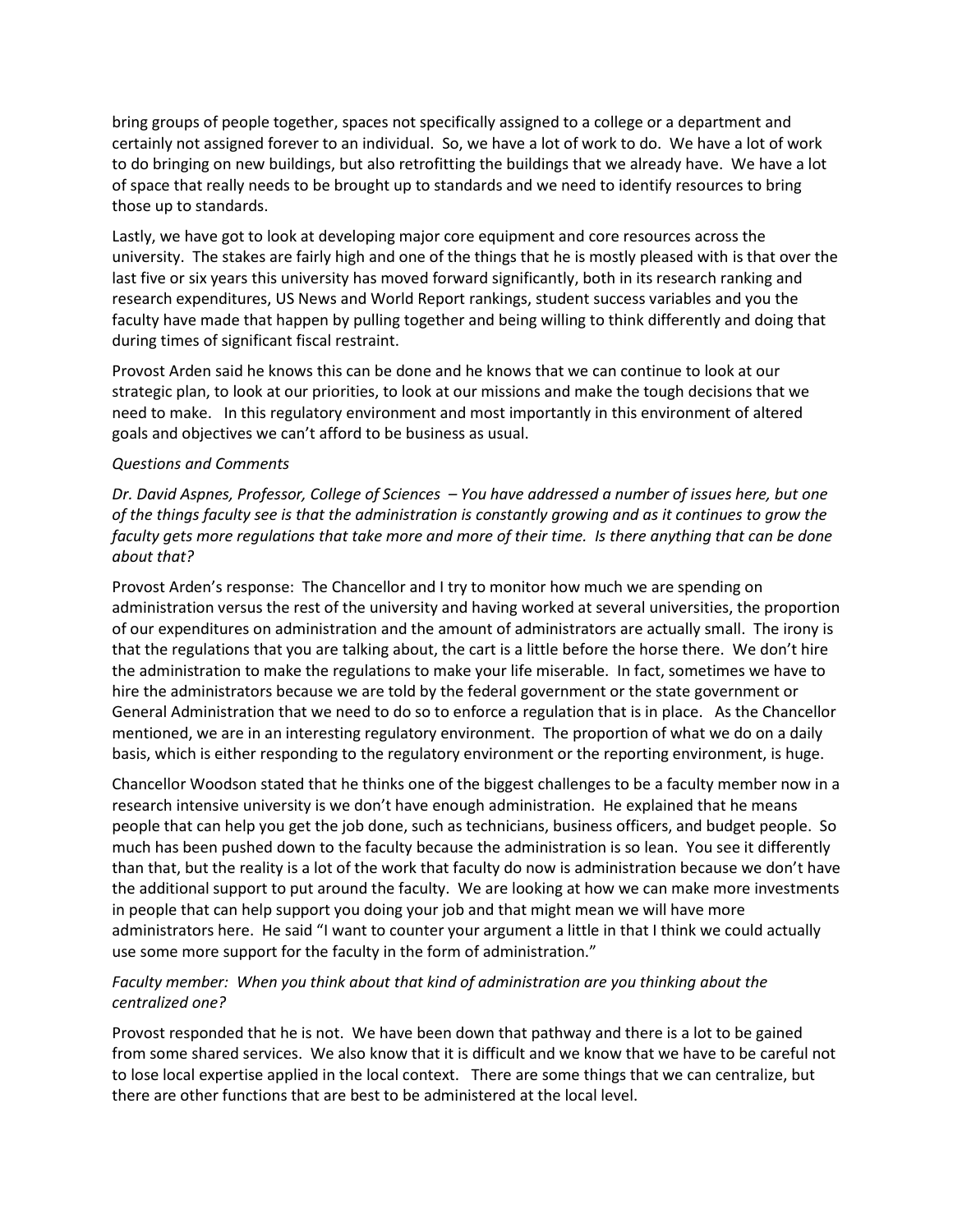Chancellor Woodson stated that central doesn't always mean they are taking away from the department, but it means that they have access to more expertise because they serve a broader constituency, so there is a way to provide more central support that doesn't diminish local contact. The reality is we have a lot of expertise on this campus that you might can benefit from, but it's not in your college.

*Senator David Auerbach– This relates both to the assessment, but it also relates to being mandated from on high and your mention of the University of Phoenix, which happens to be the only other institution of higher education on the CV of our future President. So, I was wondering if you have any expectation when she comes on board at our increased assessment and evaluation.* 

Provost Arden responded that this relates to Professor Aspnes' question, which is about regulation and compliance and where it's coming from. This was a critical part of our SACS reaffirmation. SACS has 72 standards that we have to conform to and at the end of the day there were two where we were required to do a little bit more and if you want to talk about the hoops that we jumped through and the things that we put in place, just look through the SACS Reaffirmation Manual. That is a two year process to put together, that Reaffirmation Self Report, so everything that we are doing on the new roles on assessment, how to respond directly to accreditation, everything that we are doing on faculty credentials is respond directly to accreditation.

Chancellor Woodson stated that he thinks there may be some relief there, not from us, but we do this because we are told we have to for SACS. The federal government is really looking hard at whether this accreditation monster that has been created in the three regional bodies is actually working.

*Henry Schaffer, Professor Emeritus – I hear you talk about the quality of the students that we are getting and from everything I see the quality is going up, yet we are having troubles with on-time course completion rate and on-time graduation and I'm wondering do you see doing something different, whether it be evaluating students who applied differently or providing some other type of help/support to get these students to realize the potential for which we think we are admitting?*

Provost Arden stated that he doesn't completely agree with that. In the last 4 years our freshmen to sophomore retention rates are now at 95%, which is as good as any university in the country. They have gone from 71% to 75% pushing 76% six year graduation rate, and four year graduation rates have gone up very significantly. Our graduation rates among African American students have increased about 7 percent in that period of time, so from objective variables, we are actually doing a lot better. While six year graduation rate is pushing 76% of those that do graduate the average time that they graduate in is about 4.5 years and that's not bad seeing a significant proportion are in a curriculum like Engineering with 128 credits.

Provost Arden said we now have a 2020 goal of a six year graduation rate of 80 percent and I believe we can hit it. I truly believe looking at the early data from the class that was admitted in 2014 we can hit it. We are employing a lot of tutors, advisers, we have totally retooled intercampus transfer which was a big problem. Our second largest freshmen admissions is in the First Year College, more than 800 students. Many of them will move directly into a major, so we have thrown a lot into this. We have developed new online scheduling. We are about to go to a new daily schedule of hours that will make it more efficient and more effective. We have done about 20 things in the last couple of years that are high impact practices, so we are throwing a lot into this. I think we are being effective, but we can also do more. One of the things I would love to see that is in discussion now, is a learning commons centrally somewhere in the university like the library. We are now looking at a one-stop shop for tutoring, advising, maybe some disability services, career services, etc., and so far we are being pretty effective.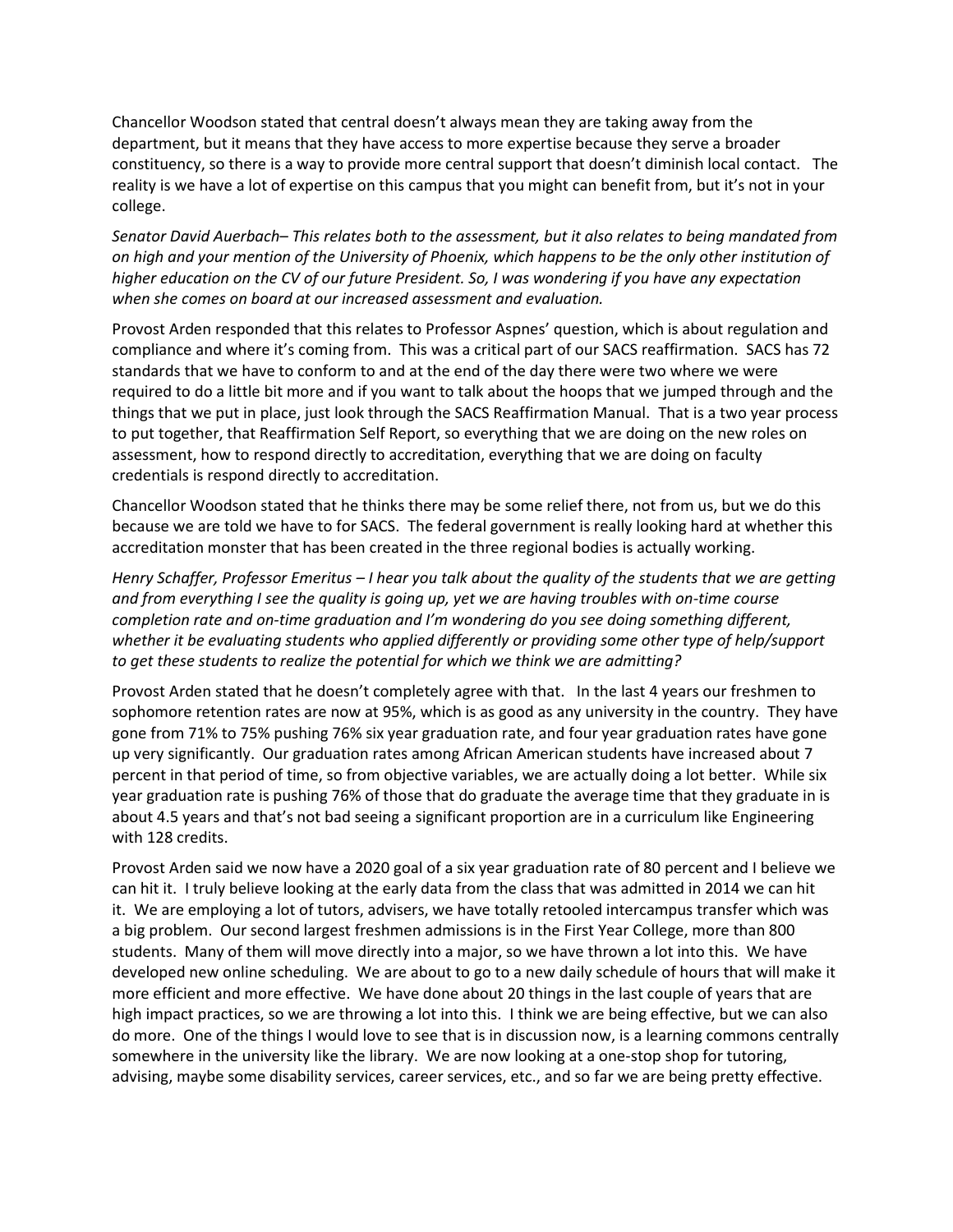Chancellor Woodson commented that we are still liberal here in terms of encouraging students to have multiple majors and minors. At our sister institution, Carolina, you can have two majors, but if you don't graduate in four years, you have to graduate in one of them. It is all driven to push a very high four year graduation rate, for space and for rankings. We have had a lot of students here that have a lot of extra curricula, taking multiple minors and taking dual majors. That impacts graduation time as well. Is it a good thing? Yes, I think it's a pretty good thing, but it certainly affects the time to degree of our students.

*Past Chair Hans Keller pointed out that assessment means a lot more than SACS and that President Ross' General Education Council, which he appointed two years ago will be in the next several weeks bringing in its final report which involves a lot of new student assessment goals that may well change things a lot depending on the new President. With regard to the new President, which we may or may not have, the Faculty Assembly has one basic goal, which is to advise the President of the UNC System. We have almost all of the delegation of the NC State group at the Faculty Assembly. What suggestions do you have for our delegation to the Assembly in dealing with a new UNC President whoever he or she is?*

Chancellor Woodson responded, one size doesn't fit all. Stop writing policies to the lowest common denominator. Recognize that the universities within the system are different and different for a reason. They serve their constituents differently and they have different operating environments. Currently we have been in an environment of managing to the same and it's not healthy to put all these universities on a screen and compare their graduation rate or their various assessments between them, because it creates false impressions among governments that are easily influenced. The Faculty Assembly needs to work with the new President as all the Chancellors, I hope, to understand the complexity of the system and uniqueness of the constituent institutions within the system.

*Senator Karen Bullock – We have heard quite a bit about the focus on recruiting and retaining students who have demonstrated the capacity to be successful in many different arenas and for many of us in the classroom, we are concerned about the increase of distressed students and the wait time of Counseling Center services. What is in the pipeline if anything to address the concerns about the number of distressed students?* 

Chancellor Woodson responded that this is a huge national issue. Make no mistake, it is not unique to NC State, and one of the reasons why we fought hard for an increase in the Health Center's budget and got it was specifically for increased counseling capacity, so we are doing everything possible to respond to the need. We need to do a better job of communicating with faculty on what services are available. Typically a faculty member is going to be the first to perceive the distress and once a student is identified as being in distress we have a great system of monitoring and managing and reacting. I met with the campus Health and Safety Committee one week ago and their whole topic for consideration this year is better communication about what we do have in the form of support, so we are trying to be responsive to this growing need. The *Chronicle of Higher Education* is filled with national stories about this issue. The shift in the age population for people attempting to take their own lives has dramatically changed, in recent years it is young. It used to be 55 years old and it's now 18-24 years old, so it's affecting the way universities operate and we have to be more responsive to it.

*Dr. Toby Parcel: So I have a question about the new budgeting system we have been told that is going into effect next year and it bears some resemblance to what has been called resource-based budgeting, resource center management. I was department chair at Ohio State when they implemented this and because I was in administration prior to that I know there was a long history of very open discussion about what the system was and how it was going to operate, and I also have some experience about what happened. What happened was it might be extreme to say that it was a war all against all, that might be an overstatement, but there was definitely heightened competition and let's keep the*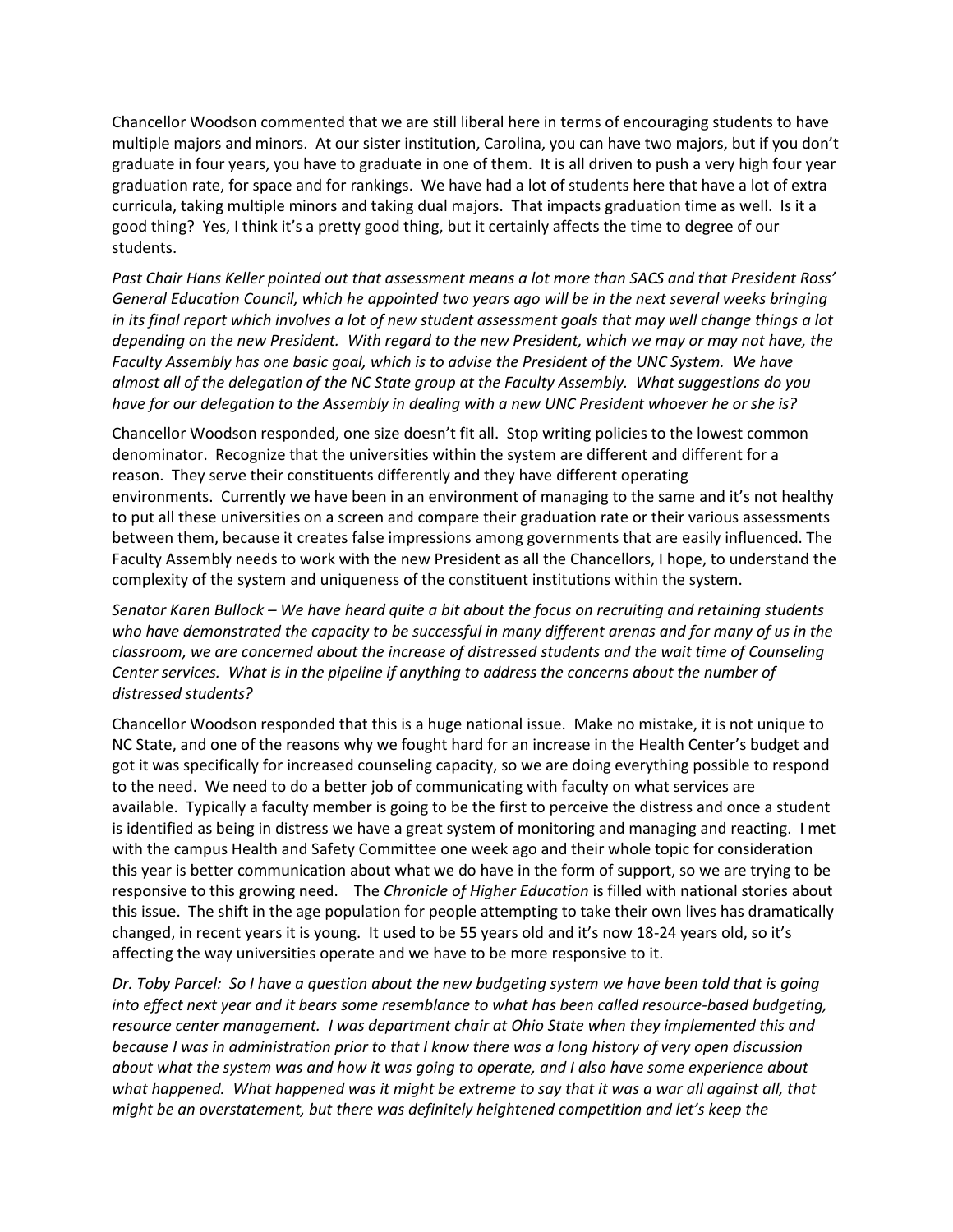*conversation just to undergraduate credit hours because that's where I think the competition might be the strongest as I understand the system that we are moving to. And so, the units that had been lazy, stepped up their game in order to get a bigger piece of the pie and the units that had been doing a good job, they weren't in a favorable position because they didn't have resources to do much more. Maybe they were doing more to begin with, with not enough resources. So, I'm wondering, in view of the fact that I think these competitive instincts could come out here and that that would be a bad thing, what is the compelling rationale for moving to this system? What are the advantages of it that might counterbalance some of the problems that other institutions have had?*

Provost Arden said just to be clear, we are not moving to a resource center management system. We are a base budget system and we are largely going to stay a base budget system with incremental budgets, so if this is where we have been as a base budget, we are probably moving from here to here, we are not doing the Ohio State model or otherwise. The difference being, in a true RCM model, your college gets all the resources from base budget, everything that is generated, but then you are charged back or taxed back for everything that you do, space that you occupy, IT, you name it, so it is a charge back system but you are getting it all. We will soon be a based budget system and all we are talking about is for the additional resources that come to the university through enrollment growth, how we should distribute those resources.

Historically we have had a problem and the problem is that enrollment growth funds come into the Provost's office at NC State in three buckets. There is the general on-campus bucket, distance education bucket, and Veterinary Medicine. Speaking of the on-campus and the distance education part, the problem was the downside of a good problem, which was fifteen years ago when we really got serious about distance education, we put incentives in place, that if departments delivered more distance education programming they would realize more revenue than the faculty who delivered that program. When you think about it, fifteen years ago the vast majority of distance education was to students who were at a distance. Students were not on campus, they were at a distance, and they were enrolled in a distance education program that they wouldn't have been enrolled in otherwise. It was truly new credit hour production and new money coming into the university. So, we incentivized that by saying if your department produces a distance education program you will get additional revenue and the faculty would get additional revenue. Over the past fifteen years it has evolved to the point where by far, the largest proportion of distance education credit hours that we produced are to our own oncampus students. And, because we still have this historical direct-type funding or incentive model on the distance education side, but not on the on-campus side; those funds are distributed in a formulated way, one is incentivized over the other, so what I have seen over the years is units produce distance education programs that were not necessarily from a pedagogical perspective, but was done solely for revenue reasons or even worse, I have seen on-campus credit hour production swapped out for distance credit hour production for no net increase in credit hour production but more revenue realized at the college departmental and individual level. So, all of this is a way of saying we have succeeded in growing distance education over the last fifteen years from zero to almost 12% of total credit hours; that has been successful, but now let's try and create an equal playing field, so that new money that comes to the university through enrollment growth we look at as a whole and we try and give all of it back in some formulated way to where it was produced.

Provost Arden stated that the flip side is if your unit is decreasing in credit hours you will have some decrease in base funding. So, it is certainly a long way from a resource center management model, but it is meant to develop a transparent and predictable funding source so colleges, deans, and department heads can sit down and determine how much additional budget they should receive on an ongoing basis. Now, a certain proportion of that is going to be held out centrally. So when we talk about how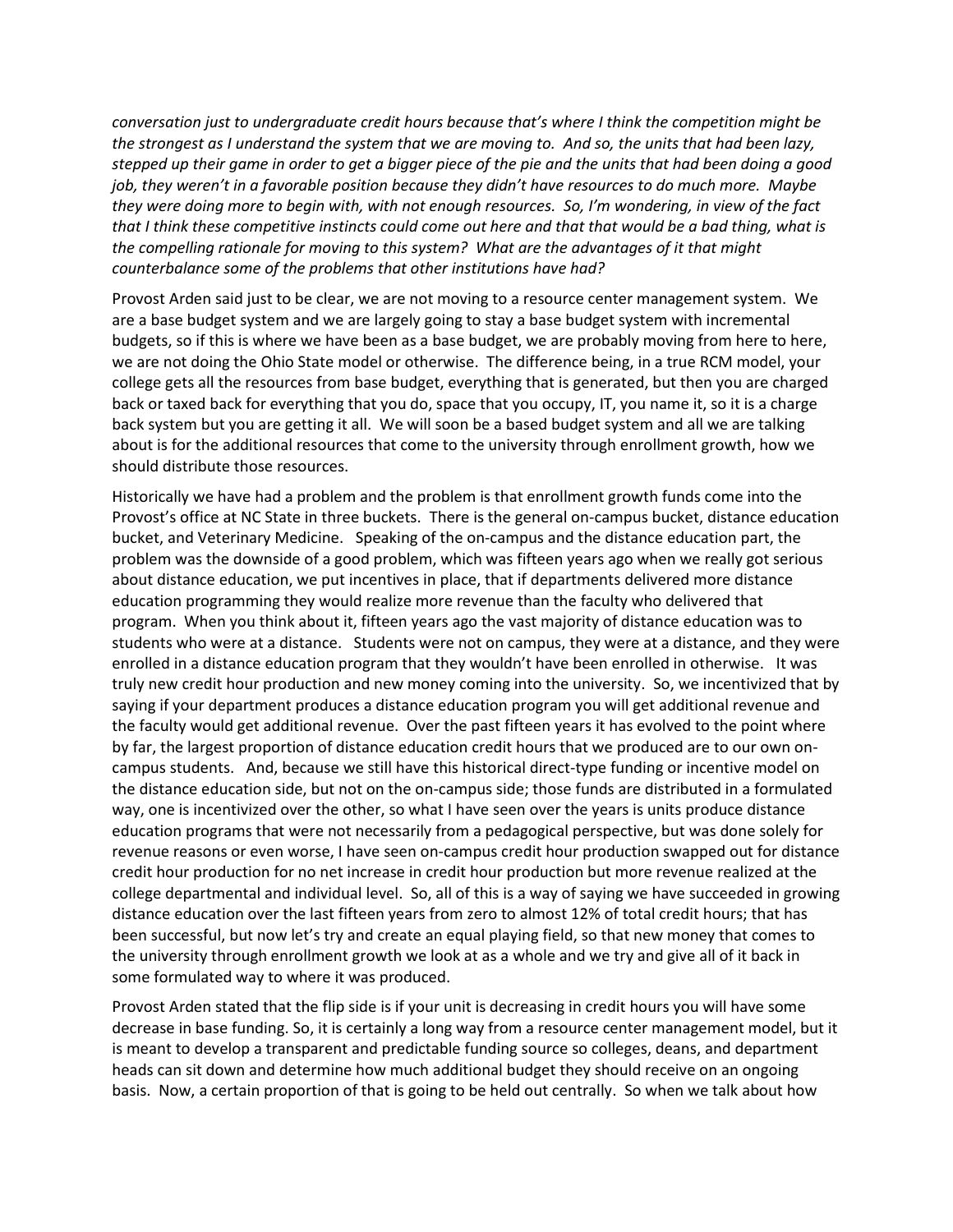much money we are referring to, it varies greatly from year to year. Enrollment growth can be 2 or 3 million dollars or this year it can be \$25 million. When that money comes in roughly 68% of that money ends up in the Provost's reserve, the other 32% goes to institutional support. So what we are doing is looking at taking one half of that and distributing it in some formulated way. The other half will be used to offset the \$4 million budget cut, fund half of a merit program, help units that didn't meet their enrollment targets, so I think it is an equitable and fair way.

The last thing out there is a devil in the detail, meaning there is a huge amount of detail here. A lot of the departments and faculty have become dependent on that DE funding, so we want to make sure that we don't cut base budgets and that we don't cut people's salaries to make this work, so the devil is in the details.

Provost Arden stated that because we didn't quite meet our enrollment targets this year we may not have much in the way of enrollment money next year, so we are worrying about percentages of nothing at the moment, at least for the coming year.

*Faculty member: I have a question about departmental search committees. I know there has been some concern about pressure on departments to prohibit search committees from ranking candidates for new faculty, so I was wondering if the Provost's Office has an umbrella policy that is being put in place to cover all of the different schools or is it being left up to the individual colleges?* 

Provost Arden stated that it is being left up to the individual colleges. That is a dean or department head preference. When searches are run at the Chancellor and Provost levels, there is a search advisory committee or a search nomination committee and we in general ask them to provide us with the names of three unranked candidates to bring to campus and then there is variable involvement of the advisory committee once we get to the on-campus interviews. At the department level it is most common for the committee to be very involved with the on-campus interview and the department head and dean will vary in their preference for whether they want three unranked or whether they want you to rank them. I personally meet with every search committee but at the department level it is up to the department head or the dean to decide how they want to give instructions.

*Senator Fred Cubbage – You know sort of that my cause today is post tenure review (PTR), and of course we have had some considerable faculty discussions and votes on that and we now have new rules that effectively transfer the final decisions of PTR from the faculty committees to yourself ultimately and the deans and department heads. I think this is going to hopelessly politicize our departments, which is unfortunate and really we are the first of all our peer institutions to do this. My concern is perhaps, first of all, when will that go into effect? When will the general faculty learn of this? It would be nice to know what the rollout procedure would be here. When you passed it, promulgated that, you did say that we might go back to review this implementation and reconsider. I would just like to know the details of what's going on and I would like to know what the Chancellor's view of this is as well.* 

Chancellor Woodson responded, I think the promotion and tenure system is a very effective system at NC State and I think the post tenure review system is built on the same principles - faculty involved in their early stage of review, review by the department head and the dean, and the Provost only gets involved in a case of dispute, where there is a lot of disagreement, and it stops there. It doesn't go to the Board of Trustees as it does with promotion and tenure. As you know, promotion and tenure is a faculty based decision, but the decision ultimately is the decision of the administration and the Board of Trustees of the University. In this case, for post-tenure review we had a requirement from the Board of Governors that we have a system that involves the deans and department heads more than they had been involved and we followed that policy.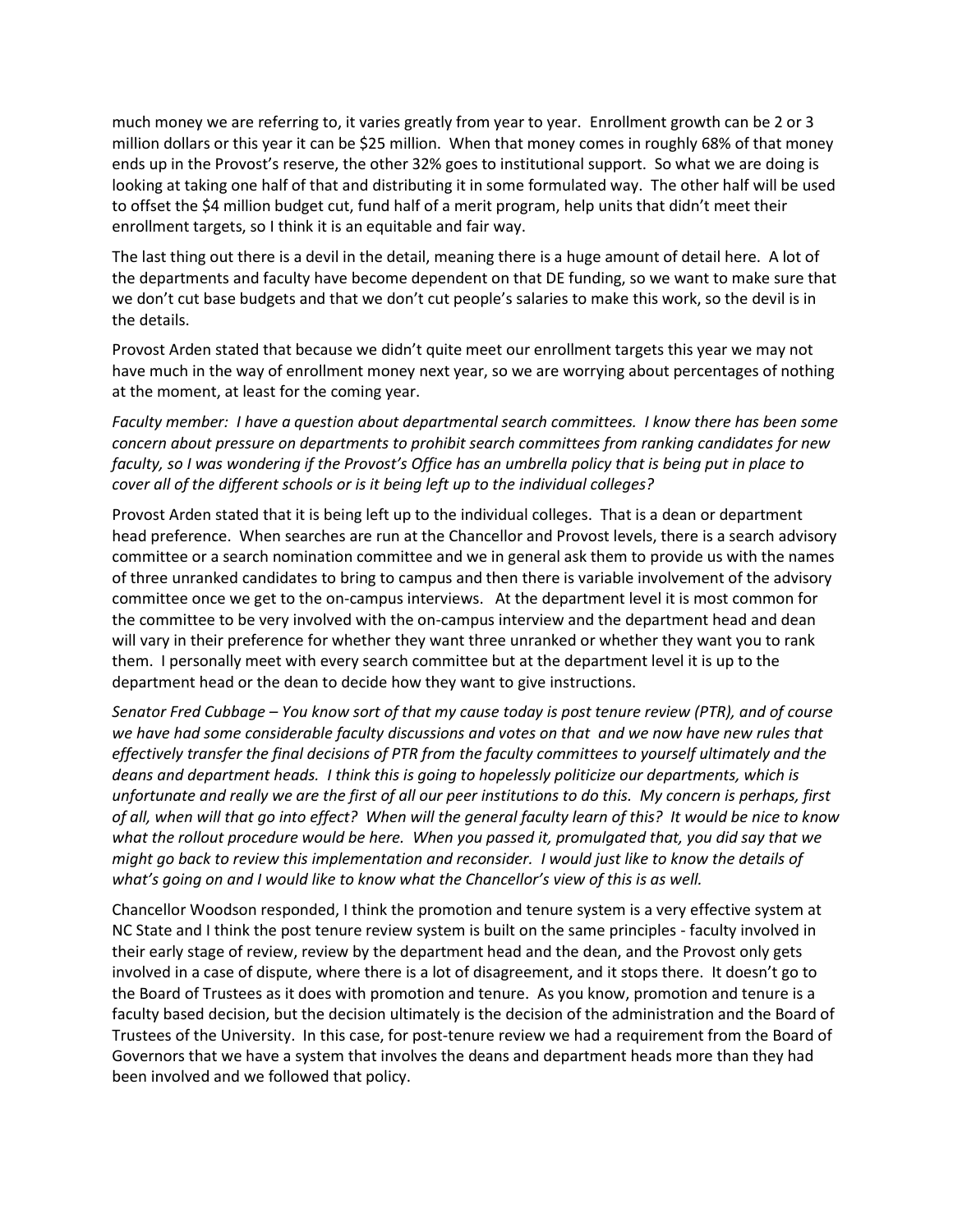Provost Arden stated that it kind of comes back to the question about regulation and compliance and why we are getting more things done. This was a deliberate change in policy by the Board of Governors and Chancellor Woodson and I spoke out against it, so this is not something that we asked for and it is not something that we wanted, but it was passed and therefore we have to be in compliance as a constituent of the institution. We went through a process of revising the regulation to make sure that we were in compliance and I think we sent it up to GA last May and I have since done some reconnaissance up at GA. I have asked questions of the Chief Academic Officers as to whether anyone else is concerned or has this issue on their campus and the bottom line is this: Everyone submitted their revised regulation, and there is no campus out of the sixteen campus that has the final deciding body as the departmental faculty. Only six of the campuses that did even address an issue of a conflict between the dean and committee put something in their regulation about it, and in every case the final deciding person is the dean or the Provost. I asked at the Chief Academic Officers meeting, was this an issue of significant discussion on any other campus, and I got 16 pretty blank stares, so it does not appear to be an issue on any other campus.

Chancellor Woodson added, Fred, to your point of faculty ingratiating themselves to administrators because they are involved, I sincerely doubt that will happen. At the end of the day my experience with the post-tenure review system at NC State prior to this change, is the faculty are the most critical. In fact, the faculty as a group are often the most concerned when they have a colleague that's not as productive as they view them needing to be, so I think that we still have a system that involves the faculty tremendously in the review of their colleagues, but it ensures that the people charged with running the department in the college have a voice as well, and if all of those disagree, we have a Chief Academic Officer to review it.

Provost Arden stated that GA has recently gotten back to us with a couple of tweaks. They wanted nothing substantial, just reference to other policies, so Dr. Stewart is addressing those and resubmitting. As soon as we hear that our policy has been accepted by General Administration we will get it out there and will post it as a revised regulation and it will be effective in the next academic year.

*Senator Dimitris Argyropoulos: I would like to shift gears into research funding. If you look at the ways of traditional funding they are dwindling down a lot more than we would like. At the same time we can see that the industry model funding and outsourcing research is changing and we have done a great job in shifting our gears toward positioning ourselves and you have done a great job in strengthening that component for possible funding possibilities for the future in relationship with industry. Do you have any further insight in promoting that further, because I really think these are strong forces where we can maybe capitalize further? Are we doing enough?* 

Chancellor Woodson stated that the reality is industry funding for faculty is typically a result of a relationship between the faculty member and the key industry partner. If that is going well we have to make sure that we have policies and procedures in place that encourages that work, but I think where we have an opportunity to grow is at the more organizational, that is more deliberate, proactive relationships with companies. Eastman is a great example where at a higher level within the organization we looked at forming a partnership with a company that then could feed down into the faculty and I think that is an opportunity for us to grow more deep and meaningful relationships with key industries and that requires us to put some administrative attention toward how do you build those kinds of relationships. We are doing a great job at the faculty level working directly with industry. How can we raise that to a level where the university forms broader meaningful partners? We are hiring a corporate relationship person that can make sure that the CEOs of select companies know how to access all of NC State.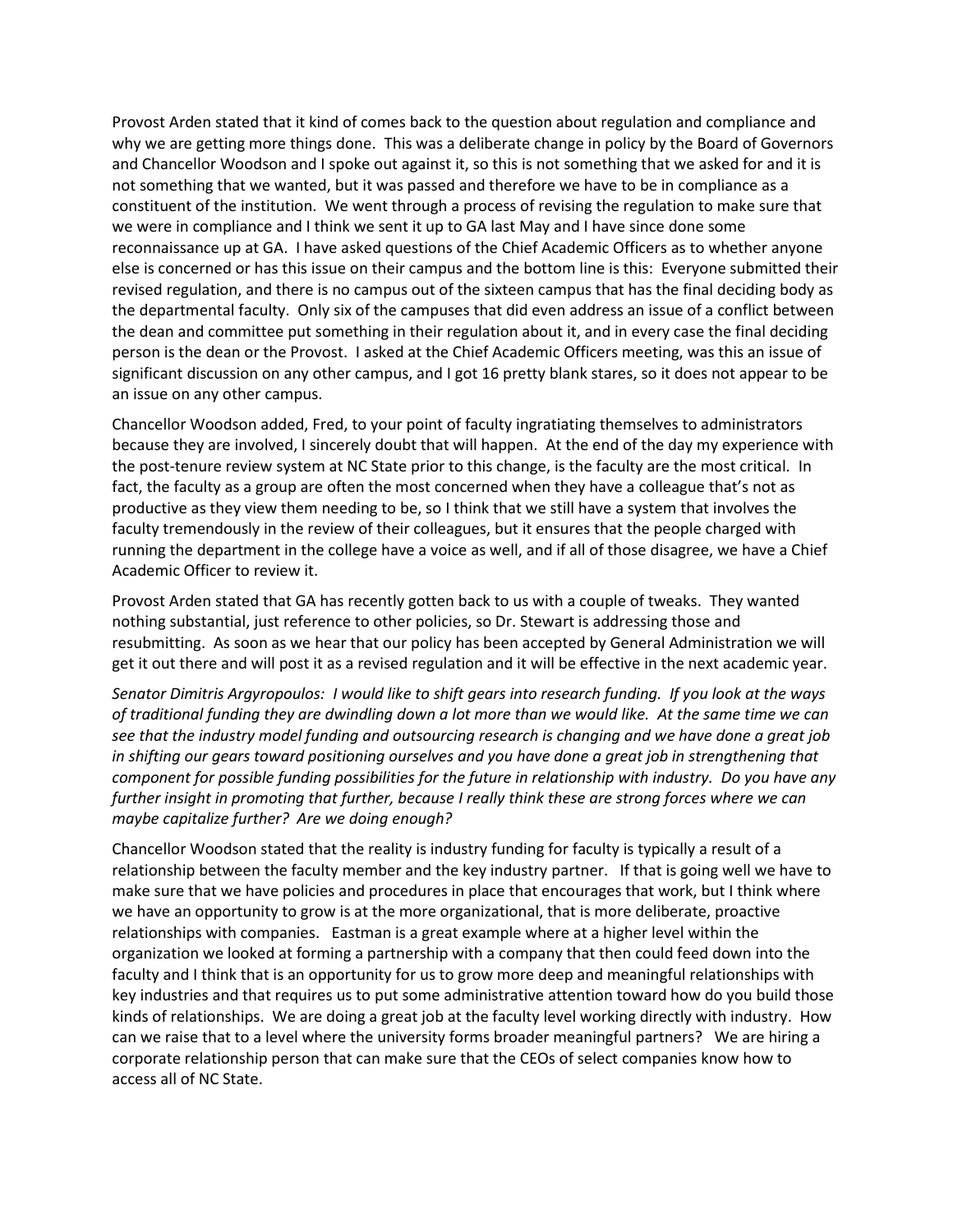## *Senator Argyropoulos: I'm also talking about facilitating our relationships with them and reducing the regulatory burden.*

Chancellor Woodson stated that he thinks one of the ways to reduce the regulatory burden of the faculty member is to take the onus off the faculty member to negotiate the overall contract and then you are in an environment where you know if you are competing for money from that company you understand the playing rules and you are not having to negotiate every time you do a project with a company.

Provost Arden stated that we rank quite highly nationally on the amount of our funding that comes from industrial sources and relationships, but let's also not lose sight of the fact that our reputation as a research extensive institution is based largely and judged disproportionally on federal funding. The NIH budget is 20 billion dollars a year and we get a little bit, so we could easily double the amount that we are getting and it is not going to put a big dent in the NIH budget, so I think we do have to continue to be looking aggressively at federal sources and I think what that means is making sure that we have an aggressive strategy to our funding. So, I don't want to diminish the private sector portion of it, but I think we need to have that discussion at the same time that we are having the discussion about our federal strategy.

## *Dr. David Ambaras asked about becoming a more comprehensive university in order to make AAU membership a greater possibility.*

Chancellor Woodson stated that he was on the membership committee for AAU as a Provost and the single driver for their decision is federal research funding and the impact of that research funding. If you look at the most recent new examples of members in AAU it is Georgia Tech and if there is anyone that is less comprehensive than us, it would be Georgia Tech, so in the last ten years the new members have been institutions that have a dominant role in the federal research agenda, in driving that agenda. I will agree that comprehensiveness is a big part of what they look for in universities and we are very comprehensive, but to suggest that membership in the AAU is determined by your strengths in the Humanities is not reflected by their recent adoption, so the AAU has become an organization that is strictly based on the federal research presence and the influence of the universities in a federal research environment. I can tell you from experience that what drives their decision is the ability of a new member to drive a federal agenda for higher education research funding.

## *How do you see the role of Humanities and Social Sciences in doing that?*

Chancellor Woodson stated that he thinks the role of Humanities and Social Sciences is critical for us to be a successful research intensive university. I will not stand up in front of anyone and say this is how to get into the AAU because it's a club and they determine the members, but I'll tell you the biggest driver for us is can we continue to grow our reputation as an institution, rankings, etc., grow the success of our students that graduate, and grow the success of our research program.

The Humanities and Social Sciences at NC State and every university plays a critical role in the reputation of the university and the strength of our students and the success of our students. If I thought that the only way for us to get into the AAU was to have a doctoral intensive Humanities Program at NC State, we would have no hope, because we all recognize just like Carolina will never get Engineering, we will never get approved at the Board of Governors level for doctoral intensive Humanities programs at NC State. The reality is we are a comprehensive university and we need to support it.

### **8. Old Business, Jeannette Moore**

a) Chair Moore reported that the bylaws were updated September 8, 2015 to correct some titles.